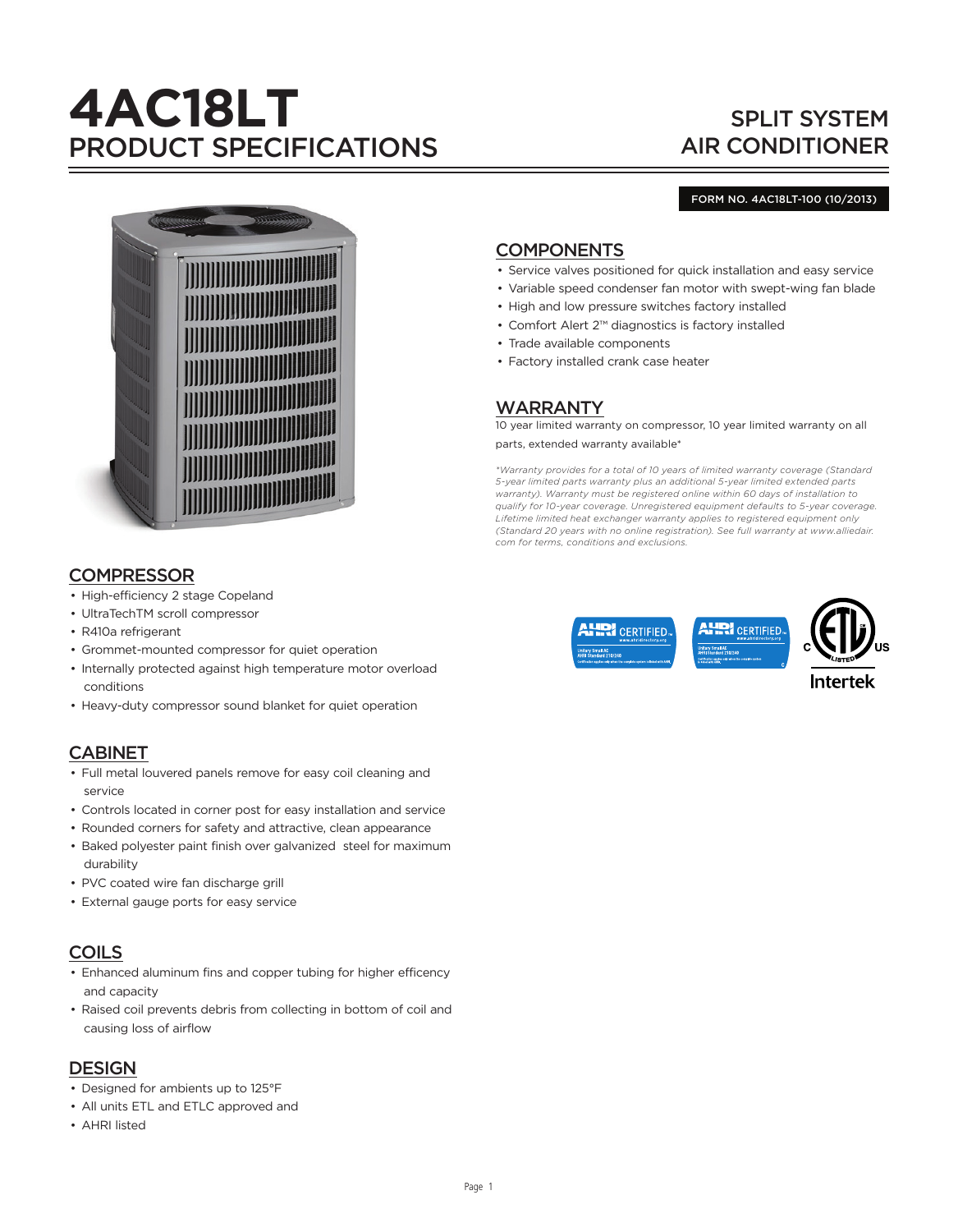

# **ELECTRICAL AND PHYSICAL DATA**

|            |                      |                  | Min.            | Max.<br>Over                | Compressor              |                           |                         | Fan Motor |                    | Refrig.         |                  |
|------------|----------------------|------------------|-----------------|-----------------------------|-------------------------|---------------------------|-------------------------|-----------|--------------------|-----------------|------------------|
| Model      | Voltage/Hz/<br>Phase | Voltage<br>Range | Circuit<br>Amp. | current<br>Device<br>(amps) | Rated<br>Load<br>(amps) | Locked<br>Rotor<br>(amps) | Rated<br>Load<br>(amps) | Rated HP  | Nom.<br><b>RPM</b> | Charge<br>(oz.) | Weight<br>(lbs.) |
| 4AC18LT24P | 230/60/1             | $216 - 253$      | 15.6            | 25                          | 10.2                    | 52.0                      | .7                      | 1/3       | 825                | 302             | 297              |
| 4AC18LT36P | 230/60/1             | $216 - 253$      | 23.7            | 40                          | 16.6                    | 82.0                      | .6                      | 1/3       | 825                | 240             | 297              |
| 4AC18LT48P | 230/60/1             | $216 - 253$      | 29.3            | 50                          | 21.1                    | 96.0                      | 8.                      | 1/3       | 825                | 252             | 297              |
| 4AC18LT60P | 230/60/1             | $216 - 253$      | 34.4            | 60                          | 25.6                    | 118.0                     | .8                      | 1/3       | 825                | 244             | 321              |

## **DIMENSIONS (IN.) AND SOUND RATINGS**

| Model No.  | $\overline{A}$ | B     | $\mathsf{C}$ | Sound<br>Rating<br><b>dBA</b> |
|------------|----------------|-------|--------------|-------------------------------|
| 4AC18LT24P | 37.66          | 35.66 | 44           | 72                            |
| 4AC18LT36P | 37.66          | 35.66 | 44           | 75                            |
| 4AC18LT48P | 37.66          | 35.66 | 44           | 77                            |
| 4AC18LT60P | 37.66          | 35.66 | 44           | 77                            |

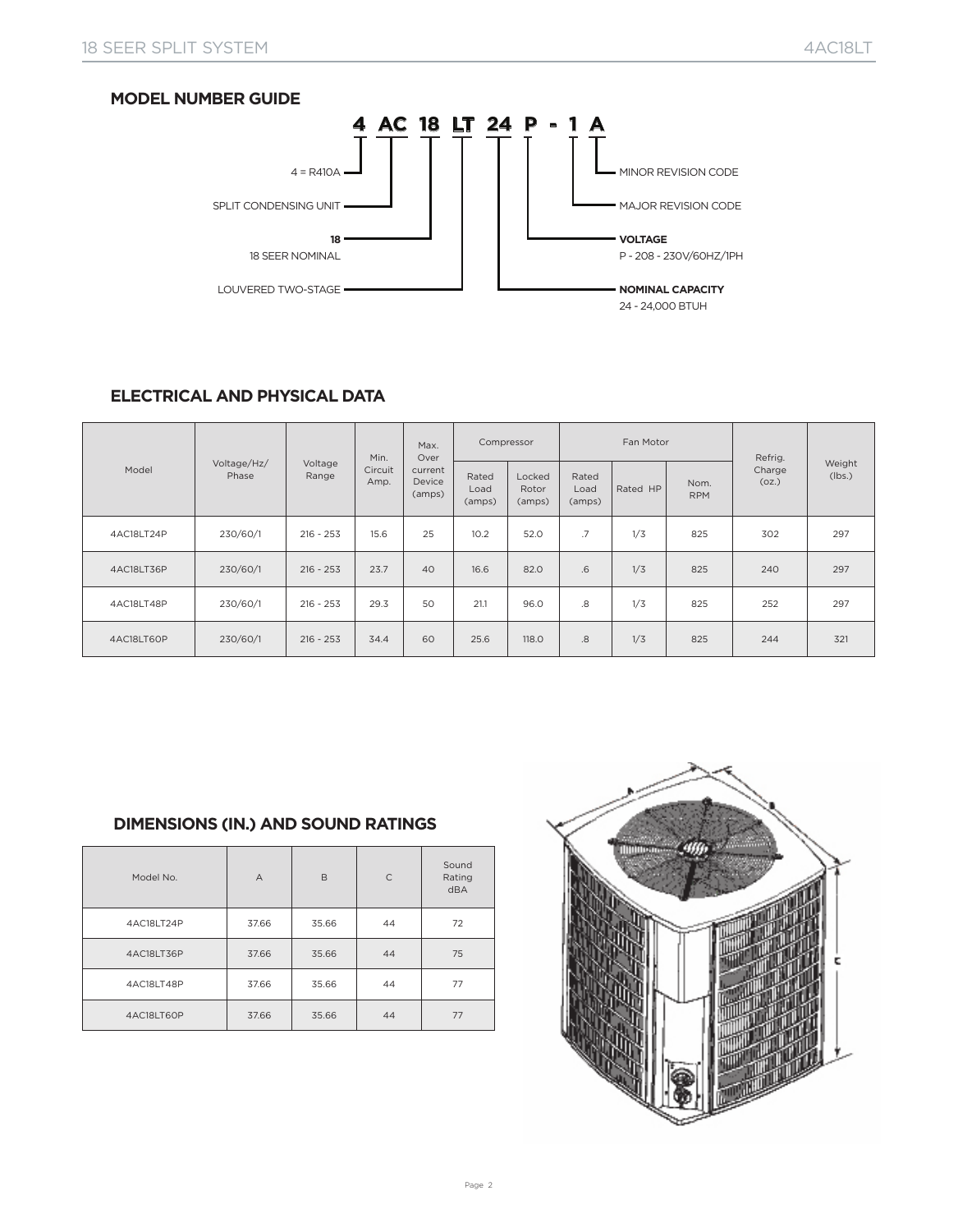|               |                                       | <b>Indoor Model</b> |             |      |                                               |                   |            |         | Connection | Refrigerant |        |         | Refrigerant<br>Line Size |                     | Indoor<br>Expansion<br>Device |
|---------------|---------------------------------------|---------------------|-------------|------|-----------------------------------------------|-------------------|------------|---------|------------|-------------|--------|---------|--------------------------|---------------------|-------------------------------|
| Outdoor Model | Evaporator                            | Vairable            | <b>SEER</b> | EER  | <b>AHRI</b><br>Rated <sub>1</sub><br>Capacity | Sensible<br>Rated | <b>CFM</b> |         | Outdoor    |             | Indoor |         |                          |                     |                               |
|               | Coil or $\overline{3}$<br>Air Handler | Speed<br>Furnace    |             |      | <b>BTUH</b>                                   | Capacity          |            | Suction | Liquid     | Suction     | Liquid | Suction | Liquid                   | Piston <sup>2</sup> | TXV                           |
|               | BCS2M36V00NA1P                        |                     | 18.0        | 13.0 | 24,000                                        | 18,500            | 900        | 7/8     | 3/8        | 7/8         | 3/8    | 7/8     | 3/8                      |                     |                               |
|               | E(U,C,M)1P30B                         | EFV08BC             | 17.8        | 13.0 | 24,000                                        | 18,500            | 900        | 7/8     | 3/8        | 3/4         | 3/8    | 7/8     | 3/8                      |                     |                               |
|               | E(U,C,M,H)1P43B                       | EFV08BC             | 18.0        | 13.0 | 24,000                                        | 18,500            | 900        | 7/8     | 3/8        | 7/8         | 3/8    | 7/8     | 3/8                      |                     |                               |
|               | $E(U,C,M)$ 1P30A                      | 80G1DF045AE12       | 17.0        | 13.0 | 24,000                                        | 18,500            | 900        | 7/8     | 3/8        | 3/4         | 3/8    | 7/8     | 3/8                      |                     |                               |
|               | $E(U, C, M)$ 1P30B                    | 80G1DF070BE12       | 16.5        | 13.0 | 24,000                                        | 18,500            | 900        | 7/8     | 3/8        | 3/4         | 3/8    | 7/8     | 3/8                      |                     |                               |
|               | E(U,C,M,H)1P43B                       | 80G1DF070BE12       | 16.5        | 13.0 | 24,000                                        | 18,500            | 900        | 7/8     | 3/8        | 7/8         | 3/8    | 7/8     | 3/8                      |                     |                               |
|               | $E(U,C,M)$ 1P30A                      | 80G1UH045AE12       | 17.0        | 13.0 | 24,000                                        | 18,500            | 900        | 7/8     | 3/8        | 3/4         | 3/8    | 7/8     | 3/8                      |                     |                               |
|               | $E(U, C, M)$ 1P30B                    | 80G1UH070BE12       | 16.5        | 13.0 | 24,000                                        | 18,500            | 900        | 7/8     | 3/8        | 3/4         | 3/8    | 7/8     | 3/8                      |                     |                               |
|               | E(U,C,M,H)1P43B                       | 80G1UH070BE12       | 16.5        | 13.0 | 24,000                                        | 18,500            | 900        | 7/8     | 3/8        | 7/8         | 3/8    | 7/8     | 3/8                      |                     |                               |
|               | E(U,C,M)1P30A                         | 80G2UH070AV12       | 17.5        | 13.0 | 24,000                                        | 18,500            | 900        | 7/8     | 3/8        | 3/4         | 3/8    | 7/8     | 3/8                      |                     |                               |
|               | $E(U, C, M)$ 1P30B                    | 80G2UH090BV16       | 18.0        | 13.0 | 24,000                                        | 18,500            | 900        | 7/8     | 3/8        | 3/4         | 3/8    | 7/8     | 3/8                      |                     |                               |
|               | E(U,C,M,H)1P43B                       | 80G2UH090BV16       | 18.0        | 13.0 | 24,000                                        | 18,500            | 900        | 7/8     | 3/8        | 7/8         | 3/8    | 7/8     | 3/8                      |                     |                               |
| 4AC18LT24P    | E(U,C,M)1P30B                         | 95G1DF045BE12       | 17.0        | 13.0 | 24,000                                        | 18,500            | 800        | 7/8     | 3/8        | 3/4         | 3/8    | 7/8     | 3/8                      |                     |                               |
|               | $E(U, C, M, H)$ 1P43B                 | 95G1DF045BE12       | 17.0        | 13.0 | 24,000                                        | 18,500            | 800        | 7/8     | 3/8        | 7/8         | 3/8    | 7/8     | 3/8                      | $\frac{4}{2}$       | A4TXVO1                       |
|               | $E(U, C, M)$ 1P30B                    | 95G1UH045BE12       | 17.0        | 13.0 | 24,000                                        | 18,500            | 830        | 7/8     | 3/8        | 3/4         | 3/8    | 7/8     | 3/8                      |                     |                               |
|               | E(U,C,M,H)1P43B                       | 95G1UH045BE12       | 17.0        | 13.0 | 24,000                                        | 18,500            | 830        | 7/8     | 3/8        | 7/8         | 3/8    | 7/8     | 3/8                      |                     |                               |
|               | $E(U, C, M)$ 1P30B                    | 95G1UH070BE12       | 17.0        | 13.0 | 24,000                                        | 18,500            | 800        | 7/8     | 3/8        | 3/4         | 3/8    | 7/8     | 3/8                      |                     |                               |
|               | $E(U,C,M,H)$ 1P43B                    | 95G1UH070BE12       | 17.0        | 13.0 | 24,000                                        | 18,500            | 800        | 7/8     | 3/8        | 7/8         | 3/8    | 7/8     | 3/8                      |                     |                               |
|               | $E(U, C, M)$ 1P30B                    | 95G2DF045BV12       | 18.0        | 13.0 | 24,000                                        | 18,500            | 900        | 7/8     | 3/8        | 3/4         | 3/8    | 7/8     | 3/8                      |                     |                               |
|               | $E(U, C, M, H)$ 1P43B                 | 95G2DF045BV12       | 18.0        | 13.0 | 24,000                                        | 18.500            | 900        | 7/8     | 3/8        | 7/8         | 3/8    | 7/8     | 3/8                      |                     |                               |
|               | E(U,C,M)1P30B                         | 95G2UH045BV12       | 18.0        | 13.0 | 24,000                                        | 18,500            | 900        | 7/8     | 3/8        | 3/4         | 3/8    | 7/8     | 3/8                      |                     |                               |
|               | $E(U, C, M, H)$ 1P43B                 | 95G2UH045BV12       | 18.0        | 13.0 | 24,000                                        | 18,500            | 900        | 7/8     | 3/8        | 7/8         | 3/8    | 7/8     | 3/8                      |                     |                               |
|               | E(U,C,M)1P30B                         | 95G2UH070BV12       | 18.0        | 13.0 | 24,000                                        | 18,500            | 900        | 7/8     | 3/8        | 3/4         | 3/8    | 7/8     | 3/8                      |                     |                               |
|               | $E(U, C, M, H)$ 1P43B                 | 95G2UH070BV12       | 18.0        | 13.0 | 24,000                                        | 18,500            | 900        | 7/8     | 3/8        | 7/8         | 3/8    | 7/8     | 3/8                      |                     |                               |
|               | $E(U, C, M)$ 1P30C                    | 95G2UH090CV12       | 18.0        | 13.0 | 24,000                                        | 18,500            | 900        | 7/8     | 3/8        | 3/4         | 3/8    | 7/8     | 3/8                      |                     |                               |
|               | E(U,C,M,H)1P43C                       | 95G2UH090CV12       | 18.0        | 13.0 | 24,000                                        | 18,500            | 900        | 7/8     | 3/8        | 7/8         | 3/8    | 7/8     | 3/8                      |                     |                               |

*1 Certified in accordance with Unitary Air Conditioner Certification Program, which is based on AHRI Standard 210/240.*

*2 Required to achieve AHRI rating.*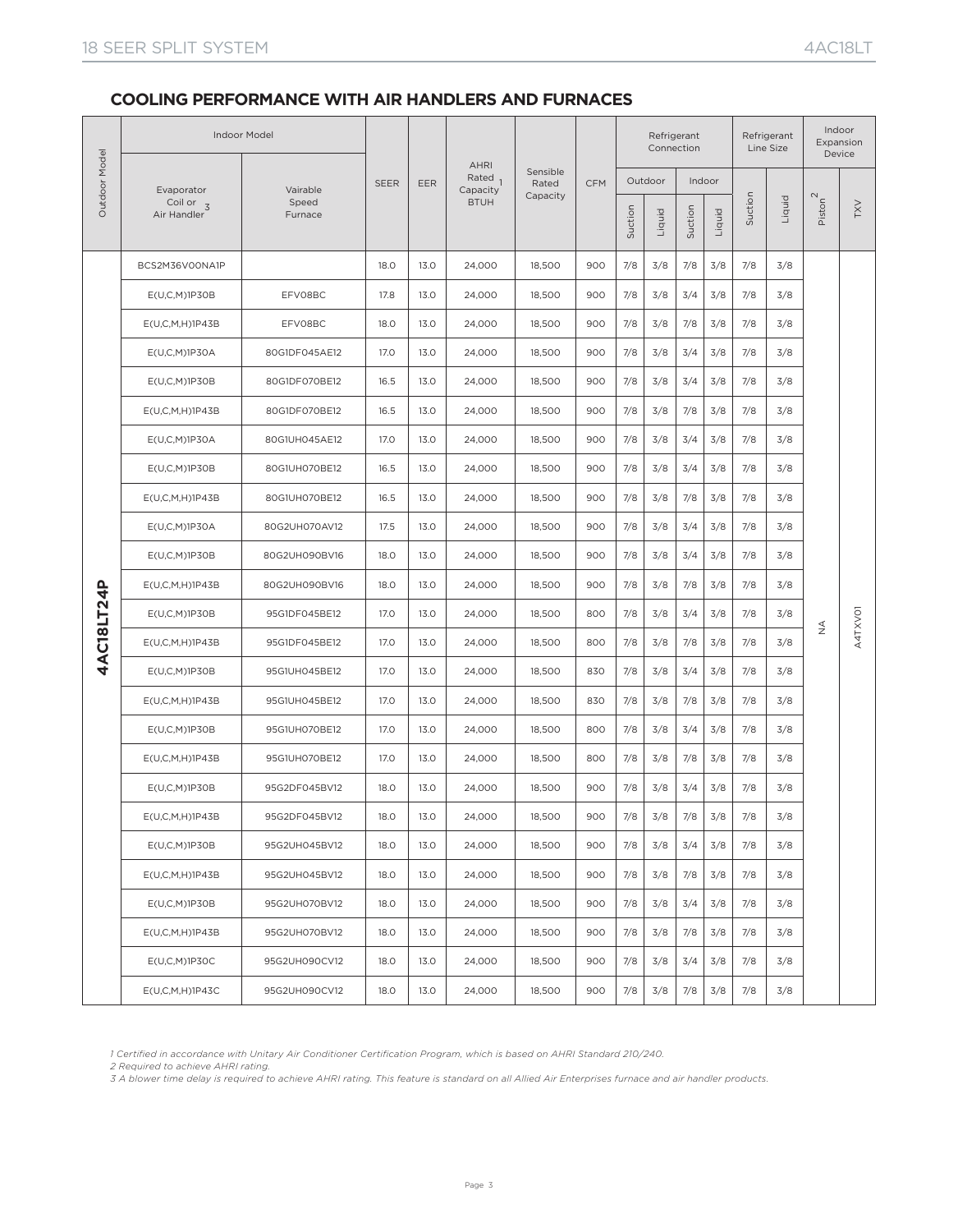|               | <b>Indoor Model</b>                  |                   |             |            |                                                              |                               |            |         |         | Refrigerant<br>Connection |        |         | Refrigerant<br>Line Size |                              | Indoor<br>Expansion<br>Device |
|---------------|--------------------------------------|-------------------|-------------|------------|--------------------------------------------------------------|-------------------------------|------------|---------|---------|---------------------------|--------|---------|--------------------------|------------------------------|-------------------------------|
| Outdoor Model | Evaporator<br>Coil or $\overline{3}$ | Vairable<br>Speed | <b>SEER</b> | <b>EER</b> | <b>AHRI</b><br>Rated <sub>1</sub><br>Capacity<br><b>BTUH</b> | Sensible<br>Rated<br>Capacity | <b>CFM</b> |         | Outdoor |                           | Indoor | Suction | Liquid                   | Piston <sup>2</sup>          | TXV                           |
|               | Air Handler                          | Furnace           |             |            |                                                              |                               |            | Suction | Liquid  | Suction                   | Liquid |         |                          |                              |                               |
|               | BCS2M48V00NA1P                       |                   | 17.8        | 13.0       | 36,000                                                       | 27,000                        | 1200       | 7/8     | 3/8     | 7/8                       | 3/8    | 7/8     | 3/8                      |                              |                               |
|               | $E(U, C, M)$ 1P30B                   | EFV12BC           | 17.5        | 11.9       | 34,000                                                       | 25,500                        | 1200       | 7/8     | 3/8     | 3/4                       | 3/8    | 7/8     | 3/8                      |                              |                               |
|               | $E(U, C, M, H)$ 1P36B                | EFV12BC           | 17.8        | 12.4       | 35,600                                                       | 26,700                        | 1200       | 7/8     | 3/8     | 3/4                       | 3/8    | 7/8     | 3/8                      |                              |                               |
|               | $E(U,C,M,H)$ 1P43B                   | EFV12BC           | 17.8        | 12.4       | 35,600                                                       | 26,700                        | 1200       | 7/8     | 3/8     | 7/8                       | 3/8    | 7/8     | 3/8                      |                              |                               |
|               | $E(U,C,H)$ 1P62C                     | EFV16CC           | 18.0        | 13.0       | 36,000                                                       | 27,000                        | 1200       | 7/8     | 3/8     | 7/8                       | 3/8    | 7/8     | 3/8                      |                              |                               |
|               | $E(U,C,M)$ 1P30A                     | 80G1DF045AE12     | 16.0        | 12.0       | 35,000                                                       | 26,000                        | 1200       | 7/8     | 3/8     | 3/4                       | 3/8    | 7/8     | 3/8                      |                              |                               |
|               | E(U,C,M,H)1P36A                      | 80G1DF045AE12     | 17.0        | 12.0       | 36,000                                                       | 27,000                        | 1200       | 7/8     | 3/8     | 3/4                       | 3/8    | 7/8     | 3/8                      |                              |                               |
|               | E(U,C,M)1P30B                        | 80G1DF070BE12     | 17.0        | 12.0       | 35,000                                                       | 26,000                        | 1200       | 7/8     | 3/8     | 3/4                       | 3/8    | 7/8     | 3/8                      |                              |                               |
|               | $E(U, C, M, H)$ 1P36B                | 80G1DF070BE12     | 17.0        | 12.0       | 36,000                                                       | 27,000                        | 1200       | 7/8     | 3/8     | 3/4                       | 3/8    | 7/8     | 3/8                      |                              |                               |
|               | $E(U,C,M,H)$ 1P43B                   | 80G1DF070BE12     | 17.0        | 12.0       | 36,000                                                       | 27,000                        | 1200       | 7/8     | 3/8     | 7/8                       | 3/8    | 7/8     | 3/8                      |                              |                               |
|               | $E(U, C, M)$ 1P30B                   | 80G1DF090BE16     | 16.0        | 12.0       | 35,000                                                       | 26,000                        | 1200       | 7/8     | 3/8     | 3/4                       | 3/8    | 7/8     | 3/8                      |                              |                               |
|               | E(U,C,M,H)1P36B                      | 80G1DF090BE16     | 16.0        | 12.0       | 36,000                                                       | 27,000                        | 1200       | 7/8     | 3/8     | 3/4                       | 3/8    | 7/8     | 3/8                      |                              |                               |
|               | $E(U,C,M,H)$ 1P43B                   | 80G1DF090BE16     | 16.0        | 12.5       | 36,000                                                       | 27,000                        | 1200       | 7/8     | 3/8     | 7/8                       | 3/8    | 7/8     | 3/8                      |                              |                               |
| 4AC18LT36P    | $E(U,C,M)$ 1P30A                     | 80G1UH045AE12     | 17.0        | 12.0       | 35,000                                                       | 26,000                        | 1200       | 7/8     | 3/8     | 3/4                       | 3/8    | 7/8     | 3/8                      | $\stackrel{\triangle}{\geq}$ | A4TXVO1                       |
|               | E(U,C,M,H)1P36A                      | 80G1UH045AE12     | 17.0        | 12.0       | 36,000                                                       | 27,000                        | 1200       | 7/8     | 3/8     | 3/4                       | 3/8    | 7/8     | 3/8                      |                              |                               |
|               | $E(U, C, M)$ 1P30B                   | 80G1UH070BE12     | 16.0        | 12.0       | 35,000                                                       | 26,000                        | 1200       | 7/8     | 3/8     | 3/4                       | 3/8    | 7/8     | 3/8                      |                              |                               |
|               | E(U,C,M,H)1P36B                      | 80G1UH070BE12     | 16.0        | 12.0       | 36,000                                                       | 27,000                        | 1200       | 7/8     | 3/8     | 3/4                       | 3/8    | 7/8     | 3/8                      |                              |                               |
|               | E(U,C,M,H)1P43B                      | 80G1UH070BE12     | 16.0        | 12.0       | 36,000                                                       | 27,000                        | 1200       | 7/8     | 3/8     | 7/8                       | 3/8    | 7/8     | 3/8                      |                              |                               |
|               | $E(U, C, M)$ 1P30B                   | 80G1UH090BE16     | 16.0        | 12.0       | 35,000                                                       | 26,000                        | 1200       | 7/8     | 3/8     | 3/4                       | 3/8    | 7/8     | 3/8                      |                              |                               |
|               | E(U,C,M,H)1P36B                      | 80G1UH090BE16     | 16.0        | 12.0       | 36,000                                                       | 27,000                        | 1200       | 7/8     | 3/8     | 3/4                       | 3/8    | 7/8     | 3/8                      |                              |                               |
|               | E(U,C,M,H)1P43B                      | 80G1UH090BE16     | 16.0        | 12.5       | 36,000                                                       | 27,000                        | 1200       | 7/8     | 3/8     | 7/8                       | 3/8    | 7/8     | 3/8                      |                              |                               |
|               | E(U,C,M,H)1P36A                      | 80G2UH070AV12     | 16.5        | 12.0       | 36,000                                                       | 27,000                        | 1200       | 7/8     | 3/8     | 3/4                       | 3/8    | 7/8     | 3/8                      |                              |                               |
|               | E(U,C,M,H)1P36B                      | 80G2UH090BV16     | 16.5        | 12.0       | 36,000                                                       | 27,000                        | 1200       | 7/8     | 3/8     | 3/4                       | 3/8    | 7/8     | 3/8                      |                              |                               |
|               | E(U,C,M,H)1P43B                      | 80G2UH090BV16     | 17.0        | 12.5       | 36,000                                                       | 27,000                        | 1200       | 7/8     | 3/8     | 7/8                       | 3/8    | 7/8     | 3/8                      |                              |                               |
|               | $E(U, C, M)$ 1P30B                   | 95G1DF045BE12     | 15.5        | 11.5       | 35,000                                                       | 26,000                        | 1200       | 7/8     | 3/8     | 3/4                       | 3/8    | 7/8     | 3/8                      |                              |                               |
|               | $E(U, C, M, H)$ 1P36B                | 95G1DF045BE12     | 16.0        | 12.0       | 36,000                                                       | 27,000                        | 1200       | 7/8     | 3/8     | 3/4                       | 3/8    | 7/8     | 3/8                      |                              |                               |
|               | $E(U,C,M,H)$ 1P43B                   | 95G1DF045BE12     | 16.0        | 12.0       | 36,000                                                       | 27,000                        | 1200       | 7/8     | 3/8     | 7/8                       | 3/8    | 7/8     | 3/8                      |                              |                               |
|               | $E(U, C, M)$ 1P30B                   | 95G1DF070BE16     | 17.0        | 12.0       | 35,000                                                       | 26,000                        | 1200       | 7/8     | 3/8     | 3/4                       | 3/8    | 7/8     | 3/8                      |                              |                               |

*1 Certified in accordance with Unitary Air Conditioner Certification Program, which is based on AHRI Standard 210/240. 2 Required to achieve AHRI rating.*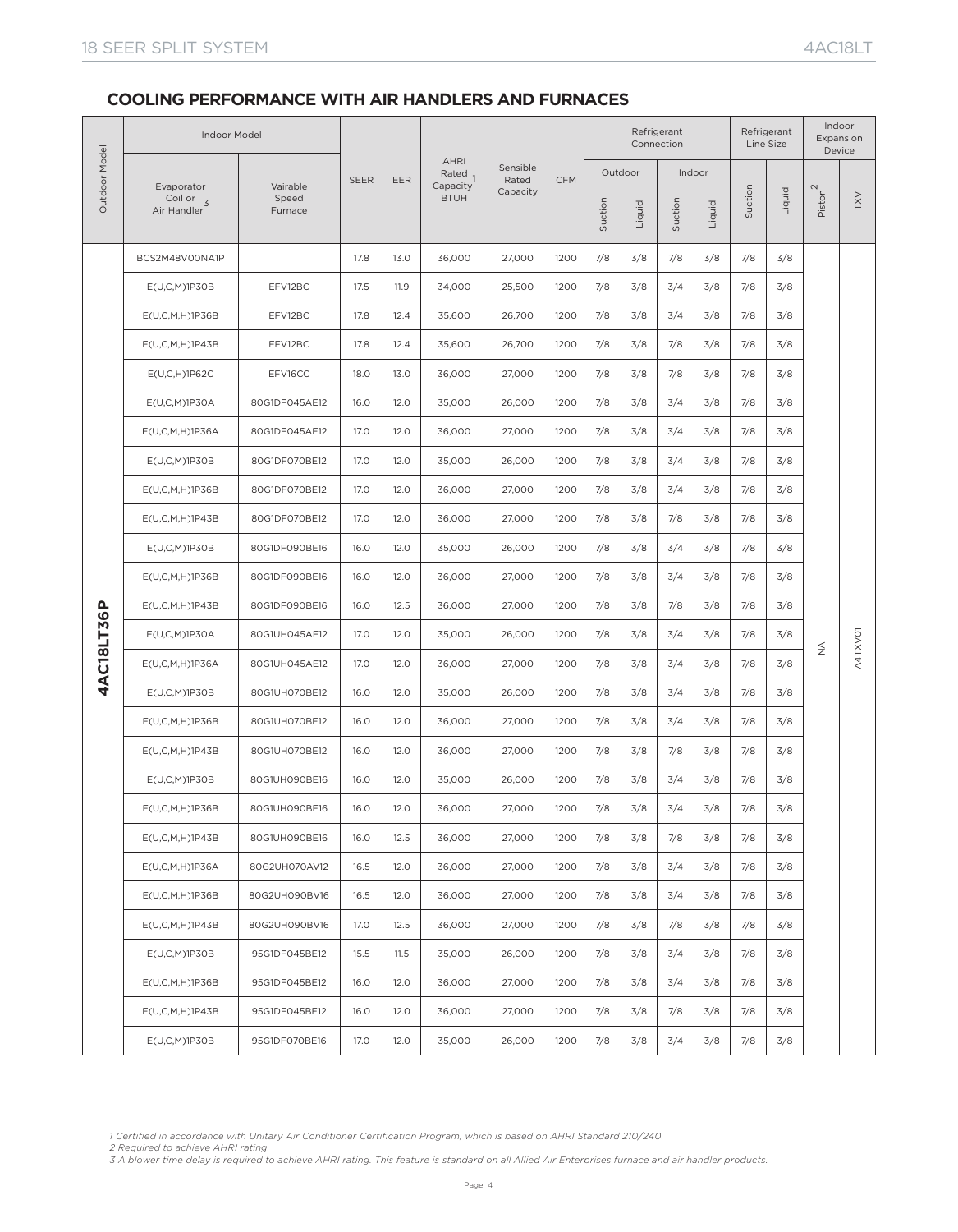|               | <b>Indoor Model</b>                      |                              |             |      |                         |                   |            |         |         | Refrigerant<br>Connection |        |         | Refrigerant<br>Line Size |                                  | Indoor<br>Expansion<br>Device |
|---------------|------------------------------------------|------------------------------|-------------|------|-------------------------|-------------------|------------|---------|---------|---------------------------|--------|---------|--------------------------|----------------------------------|-------------------------------|
|               |                                          |                              | <b>SEER</b> | EER  | <b>AHRI</b><br>Rated    | Sensible<br>Rated | <b>CFM</b> |         | Outdoor |                           | Indoor |         |                          |                                  |                               |
| Outdoor Model | Evaporator<br>Coil or $3$<br>Air Handler | Vairable<br>Speed<br>Furnace |             |      | Capacity<br><b>BTUH</b> | Capacity          |            | Suction | Liquid  | Suction                   | Liquid | Suction | Liquid                   | Piston <sup>2</sup>              | <b>TXV</b>                    |
|               | E(U,C,M,H)1P36B                          | 95G1DF070BE16                | 17.0        | 12.5 | 36,000                  | 27,000            | 1200       | 7/8     | 3/8     | 3/4                       | 3/8    | 7/8     | 3/8                      |                                  |                               |
|               | E(U,C,M,H)1P43B                          | 95G1DF070BE16                | 17.0        | 12.5 | 36,000                  | 27,000            | 1200       | 7/8     | 3/8     | 7/8                       | 3/8    | 7/8     | 3/8                      |                                  |                               |
|               | $E(U,C,H)$ 1P62C                         | 95G1DF090CE16                | 17.0        | 13.0 | 36,000                  | 27,000            | 1200       | 7/8     | 3/8     | 7/8                       | 3/8    | 7/8     | 3/8                      |                                  |                               |
|               | E(U,C,M)1P3OC                            | 95G1DF090CE16                | 16.0        | 12.0 | 35,000                  | 26,000            | 1200       | 7/8     | 3/8     | 3/4                       | 3/8    | 7/8     | 3/8                      |                                  |                               |
|               | $E(U, C, M, H)$ 1P36C                    | 95G1DF090CE16                | 17.0        | 12.5 | 36,000                  | 27,000            | 1200       | 7/8     | 3/8     | 3/4                       | 3/8    | 7/8     | 3/8                      |                                  |                               |
|               | $E(U, C, M, H)$ 1P43C                    | 95G1DF090CE16                | 16.0        | 12.5 | 36,000                  | 27,000            | 1200       | 7/8     | 3/8     | 7/8                       | 3/8    | 7/8     | 3/8                      |                                  |                               |
|               | $E(U,C,M)$ 1P30B                         | 95G1UH045BE12                | 15.5        | 11.5 | 35,000                  | 26,000            | 1200       | 7/8     | 3/8     | 3/4                       | 3/8    | 7/8     | 3/8                      |                                  |                               |
|               | E(U,C,M,H)1P36B                          | 95G1UH045BE12                | 16.0        | 12.0 | 36,000                  | 27,000            | 1200       | 7/8     | 3/8     | 3/4                       | 3/8    | 7/8     | 3/8                      |                                  |                               |
|               | E(U,C,M,H)1P43B                          | 95G1UH045BE12                | 16.0        | 12.0 | 36,000                  | 27,000            | 1200       | 7/8     | 3/8     | 7/8                       | 3/8    | 7/8     | 3/8                      |                                  |                               |
|               | $E(U, C, M)$ 1P30B                       | 95G1UH070BE12                | 17.0        | 11.5 | 35,000                  | 26,000            | 1200       | 7/8     | 3/8     | 3/4                       | 3/8    | 7/8     | 3/8                      |                                  |                               |
|               | E(U,C,M,H)1P36B                          | 95G1UH070BE12                | 17.0        | 12.0 | 36,000                  | 27,000            | 1200       | 7/8     | 3/8     | 3/4                       | 3/8    | 7/8     | 3/8                      |                                  |                               |
|               | E(U,C,M,H)1P43B                          | 95G1UH070BE12                | 17.0        | 12.0 | 36,000                  | 27,000            | 1200       | 7/8     | 3/8     | 7/8                       | 3/8    | 7/8     | 3/8                      |                                  |                               |
|               | E(U,C,H)1P62C                            | 95G1UH090CE16                | 17.0        | 13.0 | 36,000                  | 27,000            | 1200       | 7/8     | 3/8     | 7/8                       | 3/8    | 7/8     | 3/8                      |                                  |                               |
| 4AC18LT36P    | $E(U, C, M)$ 1P30C                       | 95G1UH090CE16                | 16.0        | 12.0 | 35,000                  | 26,000            | 1200       | 7/8     | 3/8     | 3/4                       | 3/8    | 7/8     | 3/8                      |                                  |                               |
|               | $E(U, C, M, H)$ 1P36C                    | 95G1UH090CE16                | 17.0        | 12.5 | 36,000                  | 27,000            | 1200       | 7/8     | 3/8     | 3/4                       | 3/8    | 7/8     | 3/8                      | $\stackrel{\triangleleft}{\geq}$ | A4TXVO1                       |
|               | E(U,C,M,H)1P43C                          | 95G1UH090CE16                | 16.0        | 12.5 | 36,000                  | 27,000            | 1200       | 7/8     | 3/8     | 7/8                       | 3/8    | 7/8     | 3/8                      |                                  |                               |
|               | $E(U,C,M)$ 1P30B                         | 95G2DF045BV12                | 17.0        | 12.0 | 35,000                  | 26,000            | 1200       | 7/8     | 3/8     | 3/4                       | 3/8    | 7/8     | 3/8                      |                                  |                               |
|               | E(U,C,M,H)1P36B                          | 95G2DF045BV12                | 17.5        | 12.5 | 36,000                  | 27,000            | 1200       | 7/8     | 3/8     | 3/4                       | 3/8    | 7/8     | 3/8                      |                                  |                               |
|               | E(U,C,M,H)1P43B                          | 95G2DF045BV12                | 17.5        | 12.5 | 36,000                  | 27,000            | 1200       | 7/8     | 3/8     | 7/8                       | 3/8    | 7/8     | 3/8                      |                                  |                               |
|               | E(U,C,M)1P30B                            | 95G2DF070BV16                | 17.0        | 11.5 | 35,000                  | 26,000            | 1200       | 7/8     | 3/8     | 3/4                       | 3/8    | 7/8     | 3/8                      |                                  |                               |
|               | E(U,C,M,H)1P36B                          | 95G2DF070BV16                | 17.0        | 12.0 | 36,000                  | 27,000            | 1200       | 7/8     | 3/8     | 3/4                       | 3/8    | 7/8     | 3/8                      |                                  |                               |
|               | E(U,C,M,H)1P43B                          | 95G2DF070BV16                | 17.5        | 12.5 | 36,000                  | 27,000            | 1200       | 7/8     | 3/8     | 7/8                       | 3/8    | 7/8     | 3/8                      |                                  |                               |
|               | E(U, C, H) 1P62C                         | 95G2DF090CV20                | 18.0        | 13.0 | 36,000                  | 27,000            | 1200       | 7/8     | 3/8     | 7/8                       | 3/8    | 7/8     | 3/8                      |                                  |                               |
|               | $E(U,C,M)$ 1P30C                         | 95G2DF090CV20                | 17.0        | 12.0 | 35,000                  | 26,000            | 1200       | 7/8     | 3/8     | 3/4                       | 3/8    | 7/8     | 3/8                      |                                  |                               |
|               | E(U,C,M,H)1P36C                          | 95G2DF090CV20                | 17.5        | 12.5 | 36,000                  | 27,000            | 1200       | 7/8     | 3/8     | 3/4                       | 3/8    | 7/8     | 3/8                      |                                  |                               |
|               | E(U,C,M,H)1P43C                          | 95G2DF090CV20                | 17.5        | 12.5 | 36,000                  | 27,000            | 1200       | 7/8     | 3/8     | 7/8                       | 3/8    | 7/8     | 3/8                      |                                  |                               |
|               | $E(U,C,H)$ 1P62C                         | 95G2DF110CV20                | 18.0        | 13.0 | 36,000                  | 27,000            | 1200       | 7/8     | 3/8     | 7/8                       | 3/8    | 7/8     | 3/8                      |                                  |                               |
|               | $E(U, C, M)$ 1P30C                       | 95G2DF110CV20                | 17.0        | 12.0 | 35,000                  | 26,000            | 1200       | 7/8     | 3/8     | 3/4                       | 3/8    | 7/8     | 3/8                      |                                  |                               |

*<sup>2</sup> Required to achieve AHRI rating. 3 A blower time delay is required to achieve AHRI rating. This feature is standard on all Allied Air Enterprises furnace and air handler products.*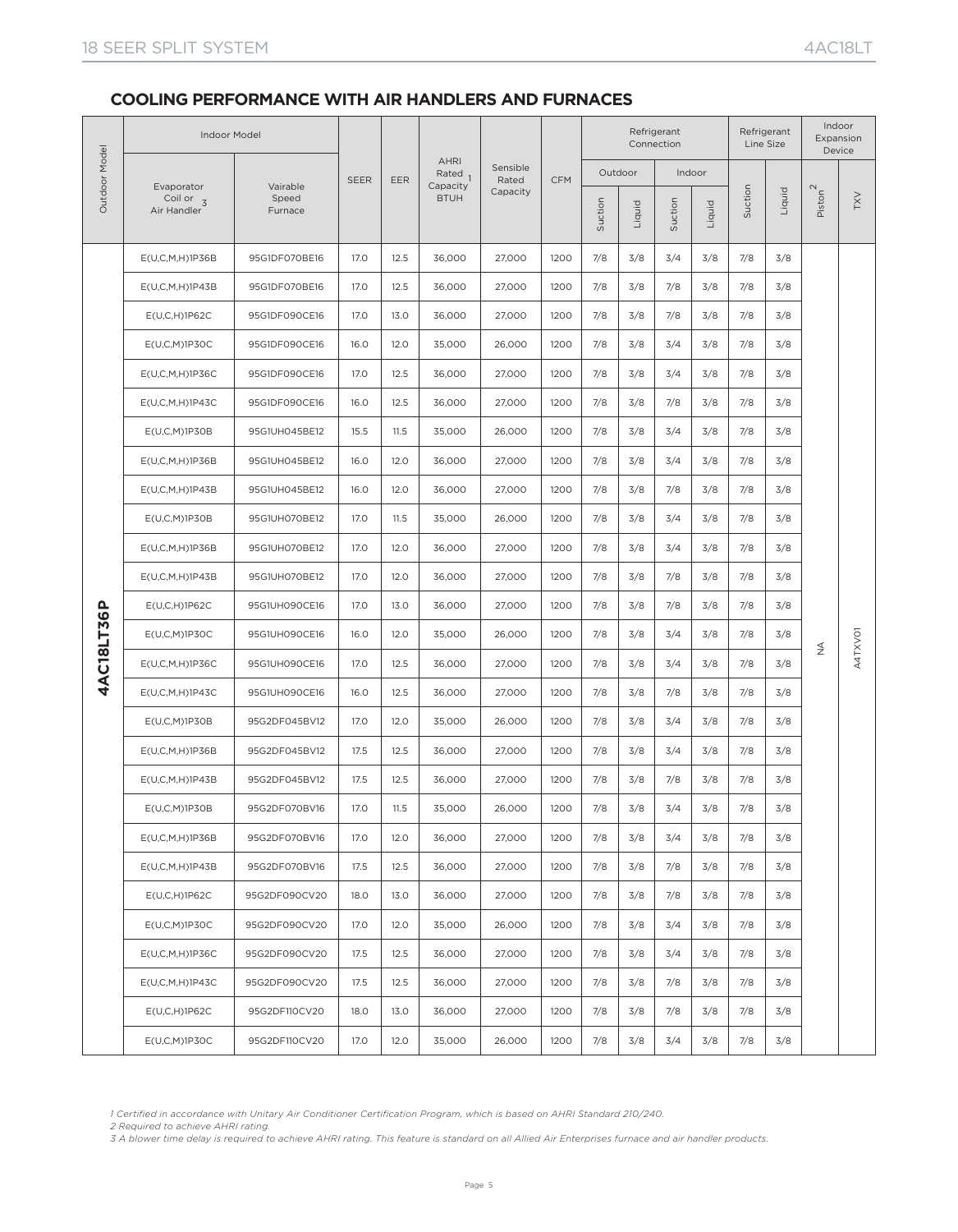| Outdoor Model | <b>Indoor Model</b>                                 |                              |             |      |                           |                   |            |         |         | Refrigerant<br>Connection |        |         | Refrigerant<br>Line Size |                                  | Indoor<br>Expansion<br>Device |
|---------------|-----------------------------------------------------|------------------------------|-------------|------|---------------------------|-------------------|------------|---------|---------|---------------------------|--------|---------|--------------------------|----------------------------------|-------------------------------|
|               |                                                     |                              | <b>SEER</b> | EER  | <b>AHRI</b><br>Rated $_1$ | Sensible<br>Rated | <b>CFM</b> |         | Outdoor |                           | Indoor |         |                          |                                  |                               |
|               | Evaporator<br>Coil or $\overline{3}$<br>Air Handler | Vairable<br>Speed<br>Furnace |             |      | Capacity<br><b>BTUH</b>   | Capacity          |            | Suction | Liquid  | Suction                   | Liquid | Suction | Liquid                   | Piston <sup>2</sup>              | <b>XXL</b>                    |
|               | E(U, C, M, H) 1 P 36C                               | 95G2DF110CV20                | 17.5        | 12.5 | 36,000                    | 27,000            | 1200       | 7/8     | 3/8     | 3/4                       | 3/8    | 7/8     | 3/8                      |                                  |                               |
|               | $E(U, C, M, H)$ 1P43C                               | 95G2DF110CV20                | 17.5        | 12.5 | 36,000                    | 27,000            | 1200       | 7/8     | 3/8     | 7/8                       | 3/8    | 7/8     | 3/8                      |                                  |                               |
|               | $E(U, C, M)$ 1P30B                                  | 95G2UH045BV12                | 17.0        | 12.0 | 35,000                    | 26,000            | 1200       | 7/8     | 3/8     | 3/4                       | 3/8    | 7/8     | 3/8                      |                                  |                               |
|               | E(U,C,M,H)1P36B                                     | 95G2UH045BV12                | 17.5        | 12.5 | 36,000                    | 27,000            | 1200       | 7/8     | 3/8     | 3/4                       | 3/8    | 7/8     | 3/8                      |                                  |                               |
|               | $E(U,C,M,H)$ 1P43B                                  | 95G2UH045BV12                | 17.5        | 12.5 | 36,000                    | 27,000            | 1200       | 7/8     | 3/8     | 7/8                       | 3/8    | 7/8     | 3/8                      |                                  |                               |
|               | $E(U, C, M)$ 1P30B                                  | 95G2UH070BV12                | 17.0        | 12.0 | 35,000                    | 26,000            | 1200       | 7/8     | 3/8     | 3/4                       | 3/8    | 7/8     | 3/8                      |                                  |                               |
|               | E(U,C,M,H)1P36B                                     | 95G2UH070BV12                | 17.5        | 12.5 | 36,000                    | 27,000            | 1200       | 7/8     | 3/8     | 3/4                       | 3/8    | 7/8     | 3/8                      |                                  |                               |
|               | E(U,C,M,H)1P43B                                     | 95G2UH070BV12                | 17.5        | 12.5 | 36,000                    | 27,000            | 1200       | 7/8     | 3/8     | 7/8                       | 3/8    | 7/8     | 3/8                      |                                  |                               |
| 4AC18LT36P    | E(U, C, H) 1P62C                                    | 95G2UH090CV12                | 18.0        | 13.0 | 36,000                    | 27,000            | 1200       | 7/8     | 3/8     | 7/8                       | 3/8    | 7/8     | 3/8                      | $\stackrel{\triangleleft}{\geq}$ | A4TXVO1                       |
|               | E(U,C,M)1P30C                                       | 95G2UH090CV12                | 17.0        | 12.0 | 35,000                    | 26,000            | 1200       | 7/8     | 3/8     | 3/4                       | 3/8    | 7/8     | 3/8                      |                                  |                               |
|               | E(U, C, M, H) 1 P 36C                               | 95G2UH090CV12                | 17.5        | 12.5 | 36,000                    | 27,000            | 1200       | 7/8     | 3/8     | 3/4                       | 3/8    | 7/8     | 3/8                      |                                  |                               |
|               | E(U,C,M,H)1P43C                                     | 95G2UH090CV12                | 17.5        | 12.5 | 36,000                    | 27,000            | 1200       | 7/8     | 3/8     | 7/8                       | 3/8    | 7/8     | 3/8                      |                                  |                               |
|               | E(U, C, H) 1P62C                                    | 95G2UH090CV20                | 18.0        | 13.0 | 36,000                    | 27,000            | 1200       | 7/8     | 3/8     | 7/8                       | 3/8    | 7/8     | 3/8                      |                                  |                               |
|               | E(U,C,M)1P30C                                       | 95G2UH090CV20                | 17.0        | 12.0 | 35,000                    | 26,000            | 1200       | 7/8     | 3/8     | 3/4                       | 3/8    | 7/8     | 3/8                      |                                  |                               |
|               | E(U,C,M,H)1P36C                                     | 95G2UH090CV20                | 17.5        | 12.5 | 36,000                    | 27,000            | 1200       | 7/8     | 3/8     | 3/4                       | 3/8    | 7/8     | 3/8                      |                                  |                               |
|               | E(U,C,M,H)1P43C                                     | 95G2UH090CV20                | 17.5        | 12.5 | 36,000                    | 27.000            | 1200       | 7/8     | 3/8     | 7/8                       | 3/8    | 7/8     | 3/8                      |                                  |                               |

*1 Certified in accordance with Unitary Air Conditioner Certification Program, which is based on AHRI Standard 210/240.*

*2 Required to achieve AHRI rating.*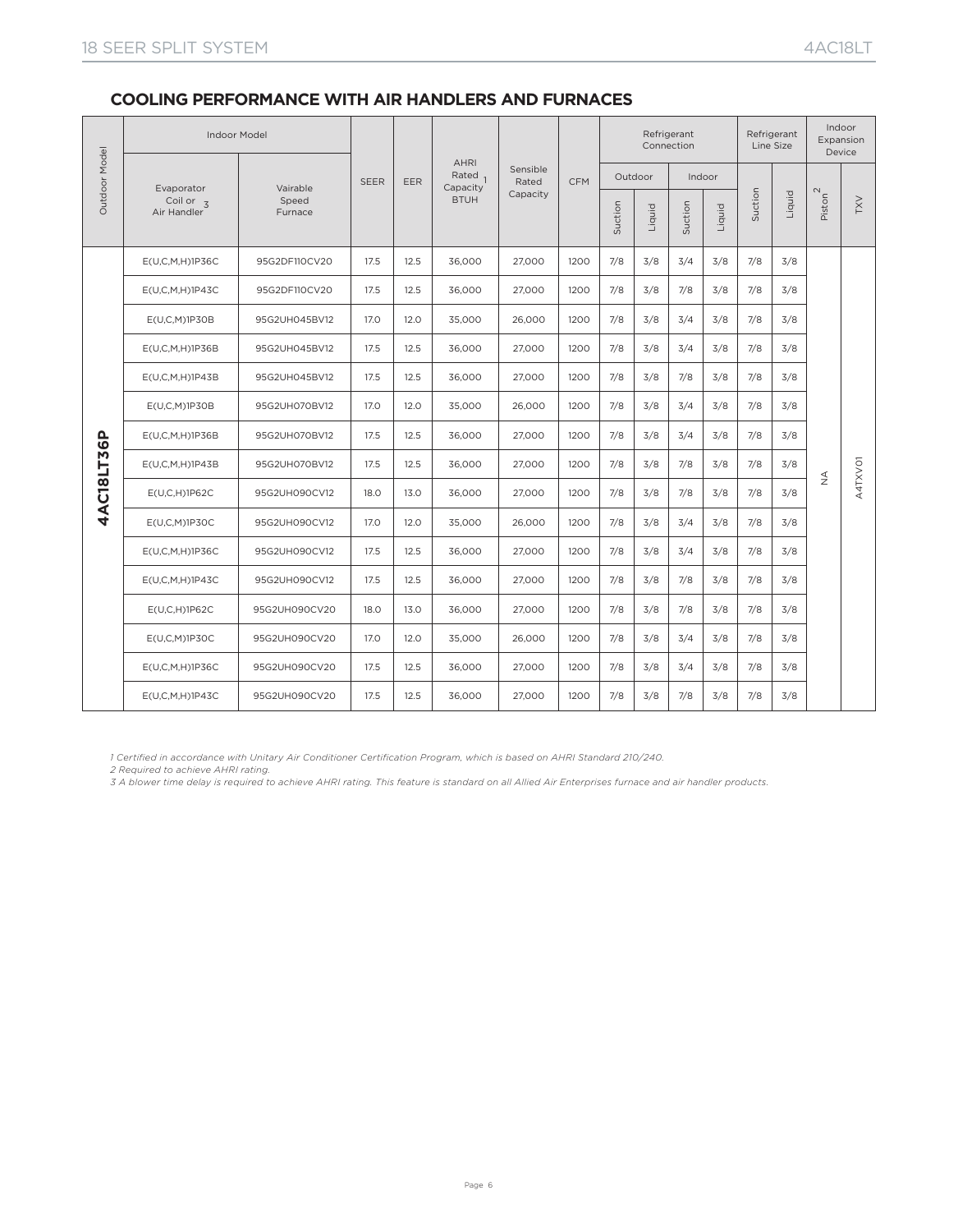|               | Indoor Model                             |                              |             |            |                                   |                   |            |         |         | Refrigerant<br>Connection |        | Line Size | Refrigerant |                               | Indoor<br>Expansion |
|---------------|------------------------------------------|------------------------------|-------------|------------|-----------------------------------|-------------------|------------|---------|---------|---------------------------|--------|-----------|-------------|-------------------------------|---------------------|
| Outdoor Model |                                          |                              | <b>SEER</b> | <b>EER</b> | <b>AHRI</b><br>Rated <sub>1</sub> | Sensible<br>Rated | <b>CFM</b> |         | Outdoor |                           | Indoor |           |             |                               | Device              |
|               | Evaporator<br>Coil or $3$<br>Air Handler | Vairable<br>Speed<br>Furnace |             |            | Capacity<br><b>BTUH</b>           | Capacity          |            |         |         |                           |        | Suction   | Liquid      | Piston <sup>2</sup>           | <b>IXV</b>          |
|               |                                          |                              |             |            |                                   |                   |            | Suction | Liquid  | Suction                   | Liquid |           |             |                               |                     |
|               | BCS2M48V00NA1P                           |                              | 15.5        | 12.0       | 46,500                            | 34,400            | 1600       | 7/8     | 3/8     | 7/8                       | 3/8    | 11/8      | 3/8         |                               |                     |
|               | E(U,C,H)1P49C                            | EFV16CC                      | 15.5        | 12.0       | 46,500                            | 34,400            | 1600       | 7/8     | 3/8     | 7/8                       | 3/8    | 11/8      | 3/8         |                               |                     |
|               | $E(U,C,H)$ 1P62C                         | EFV16CC                      | 15.5        | 11.5       | 47,000                            | 34,800            | 1600       | 7/8     | 3/8     | 7/8                       | 3/8    | 11/8      | 3/8         |                               |                     |
|               | E(U,C,M)1P48C                            | EFV16CC                      | 15.1        | 11.5       | 46,500                            | 34,400            | 1600       | 7/8     | 3/8     | 7/8                       | 3/8    | 11/8      | 3/8         |                               |                     |
|               | E(U,C,H)1P62D                            | EFV20DC                      | 15.5        | 12.0       | 46,000                            | 34,100            | 1600       | 7/8     | 3/8     | 7/8                       | 3/8    | 11/8      | 3/8         |                               |                     |
|               | $E(U, C, H)$ 1P49C                       | 80G1DF110CE20                | 15.1        | 12.0       | 47,000                            | 34,800            | 1600       | 7/8     | 3/8     | 7/8                       | 3/8    | 11/8      | 3/8         |                               |                     |
|               | E(U,C,H)1P62C                            | 80G1DF110CE20                | 15.1        | 12.0       | 47,000                            | 34,800            | 1600       | 7/8     | 3/8     | 7/8                       | 3/8    | 11/8      | 3/8         |                               |                     |
| 4AC18LT48P    | E(U,C,M)1P48C                            | 80G1DF110CE20                | 14.5        | 12.0       | 47,000                            | 34,800            | 1600       | 7/8     | 3/8     | 7/8                       | 3/8    | 11/8      | 3/8         | $\mathrel{\mathop{\not\leq}}$ | H4TXVO3             |
|               | $E(U,C,H)$ 1P49C                         | 80G1UH090CE20                | 15.1        | 12.0       | 46,500                            | 34,400            | 1550       | 7/8     | 3/8     | 7/8                       | 3/8    | 11/8      | 3/8         |                               |                     |
|               | E(U,C,H)1P62C                            | 80G1UH090CE20                | 15.1        | 12.0       | 47,000                            | 34,800            | 1550       | 7/8     | 3/8     | 7/8                       | 3/8    | 11/8      | 3/8         |                               |                     |
|               | E(U,C,M)1P48C                            | 80G1UH090CE20                | 14.5        | 11.7       | 46,000                            | 34,100            | 1550       | 7/8     | 3/8     | 7/8                       | 3/8    | 11/8      | 3/8         |                               |                     |
|               | $E(U,C,H)$ 1P49C                         | 80G1UH110CE20                | 15.1        | 12.0       | 46,500                            | 34,400            | 1550       | 7/8     | 3/8     | 7/8                       | 3/8    | 11/8      | 3/8         |                               |                     |
|               | E(U,C,H)1P62C                            | 80G1UH110CE20                | 15.1        | 12.0       | 47,000                            | 34,800            | 1550       | 7/8     | 3/8     | 7/8                       | 3/8    | 11/8      | 3/8         |                               |                     |
|               | E(U,C,M)1P48C                            | 80G1UH110CE20                | 14.5        | 11.7       | 46,000                            | 34,100            | 1550       | 7/8     | 3/8     | 7/8                       | 3/8    | 11/8      | 3/8         |                               |                     |
|               | E(U,C,H)1P49C                            | 80G2UH110CV20                | 15.5        | 12.0       | 47,000                            | 34,800            | 1600       | 7/8     | 3/8     | 7/8                       | 3/8    | 11/8      | 3/8         |                               |                     |
|               | $E(U,C,H)$ 1P62C                         | 80G2UH110CV20                | 15.5        | 12.0       | 47,000                            | 34,800            | 1600       | 7/8     | 3/8     | 7/8                       | 3/8    | 11/8      | 3/8         |                               |                     |

*1 Certified in accordance with Unitary Air Conditioner Certification Program, which is based on AHRI Standard 210/240.*

*2 Required to achieve AHRI rating.*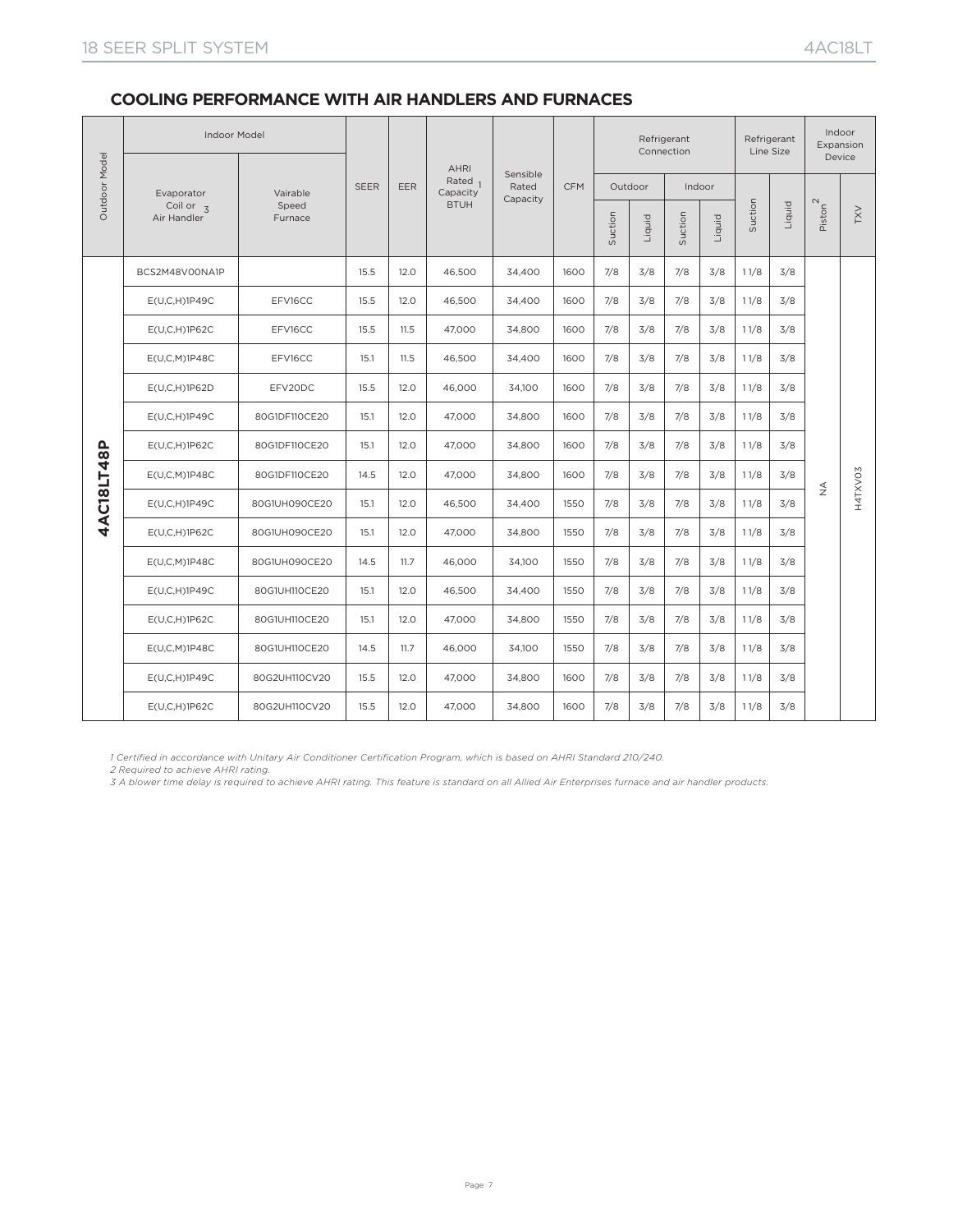|               |                                       | Indoor Model     |             |            |                                    |                   |            |         |         | Refrigerant<br>Connection |        | Refrigerant<br>Line Size |        | Indoor<br>Expansion<br>Device |            |
|---------------|---------------------------------------|------------------|-------------|------------|------------------------------------|-------------------|------------|---------|---------|---------------------------|--------|--------------------------|--------|-------------------------------|------------|
| Outdoor Model | Evaporator                            | Vairable         | <b>SEER</b> | <b>EER</b> | <b>AHRI</b><br>Rated 1<br>Capacity | Sensible<br>Rated | <b>CFM</b> |         | Outdoor |                           | Indoor |                          |        |                               |            |
|               | Coil or $\overline{3}$<br>Air Handler | Speed<br>Furnace |             |            | <b>BTUH</b>                        | Capacity          |            | Suction | Liquid  | Suction                   | Liquid | Suction                  | Liquid | Piston <sup>2</sup>           | <b>XXL</b> |
|               | E(U,C,M)1P48C                         | 80G2UH110CV20    | 14.5        | 11.5       | 47,000                             | 34,800            | 1600       | 7/8     | 3/8     | 7/8                       | 3/8    | 11/8                     | 3/8    |                               |            |
|               | $E(U,C,H)$ 1P49C                      | 95G1DF110CE20    | 15.1        | 12.0       | 47,000                             | 34,800            | 1600       | 7/8     | 3/8     | 7/8                       | 3/8    | 11/8                     | 3/8    |                               |            |
|               | $E(U,C,H)$ 1P62C                      | 95G1DF110CE20    | 15.1        | 12.0       | 47,000                             | 34,800            | 1600       | 7/8     | 3/8     | 7/8                       | 3/8    | 11/8                     | 3/8    |                               |            |
|               | E(U,C,M)1P48C                         | 95G1DF110CE20    | 14.5        | 12.0       | 47,000                             | 34,800            | 1600       | 7/8     | 3/8     | 7/8                       | 3/8    | 11/8                     | 3/8    |                               |            |
|               | $E(U,C,H)$ 1P49C                      | 95G1UH110CE20    | 15.1        | 12.0       | 46,500                             | 34,400            | 1550       | 7/8     | 3/8     | 7/8                       | 3/8    | 11/8                     | 3/8    |                               |            |
|               | $E(U,C,H)$ 1P62C                      | 95G1UH110CE20    | 15.1        | 12.0       | 47,000                             | 34,800            | 1550       | 7/8     | 3/8     | 7/8                       | 3/8    | 11/8                     | 3/8    |                               |            |
|               | E(U,C,M)1P48C                         | 95G1UH110CE20    | 14.5        | 11.7       | 46,000                             | 34,100            | 1550       | 7/8     | 3/8     | 7/8                       | 3/8    | 11/8                     | 3/8    |                               |            |
|               | $E(U,C,H)$ 1P49C                      | 95G2DF090CV20    | 15.5        | 12.0       | 47,000                             | 34,800            | 1600       | 7/8     | 3/8     | 7/8                       | 3/8    | 11/8                     | 3/8    |                               |            |
|               | $E(U,C,H)$ 1P62C                      | 95G2DF090CV20    | 15.5        | 12.0       | 47,000                             | 34,800            | 1600       | 7/8     | 3/8     | 7/8                       | 3/8    | 11/8                     | 3/8    |                               |            |
| 4AC18LT48P    | E(U,C,M)1P48C                         | 95G2DF090CV20    | 14.8        | 11.5       | 46,500                             | 34,400            | 1600       | 7/8     | 3/8     | 7/8                       | 3/8    | 11/8                     | 3/8    | $\stackrel{\triangle}{\geq}$  | H4TXV03    |
|               | $E(U,C,H)$ 1P49C                      | 95G2DF110CV20    | 15.5        | 12.0       | 47,000                             | 34,800            | 1600       | 7/8     | 3/8     | 7/8                       | 3/8    | 11/8                     | 3/8    |                               |            |
|               | $E(U,C,H)$ 1P62C                      | 95G2DF110CV20    | 15.5        | 12.0       | 47,000                             | 34,800            | 1600       | 7/8     | 3/8     | 7/8                       | 3/8    | 11/8                     | 3/8    |                               |            |
|               | E(U,C,M)1P48C                         | 95G2DF110CV20    | 14.8        | 11.5       | 46,500                             | 34,400            | 1600       | 7/8     | 3/8     | 7/8                       | 3/8    | 11/8                     | 3/8    |                               |            |
|               | E(U,C,H)1P49C                         | 95G2UH090CV20    | 15.5        | 12.0       | 47,000                             | 34,800            | 1600       | 7/8     | 3/8     | 7/8                       | 3/8    | 11/8                     | 3/8    |                               |            |
|               | E(U, C, H) 1P62C                      | 95G2UH090CV20    | 15.5        | 12.0       | 47,000                             | 34,800            | 1600       | 7/8     | 3/8     | 7/8                       | 3/8    | 11/8                     | 3/8    |                               |            |
|               | E(U,C,M)1P48C                         | 95G2UH090CV20    | 14.8        | 11.5       | 46,500                             | 34,400            | 1600       | 7/8     | 3/8     | 7/8                       | 3/8    | 11/8                     | 3/8    |                               |            |
|               | E(U,C,H)1P49C                         | 95G2UH110CV20    | 15.5        | 12.0       | 47,000                             | 34,800            | 1600       | 7/8     | 3/8     | 7/8                       | 3/8    | 11/8                     | 3/8    |                               |            |
|               | E(U, C, H) 1P62C                      | 95G2UH110CV20    | 15.5        | 12.0       | 47,000                             | 34,800            | 1600       | 7/8     | 3/8     | 7/8                       | 3/8    | 11/8                     | 3/8    |                               |            |
|               | E(U,C,M)1P48C                         | 95G2UH110CV20    | 14.8        | 11.5       | 46,500                             | 34,400            | 1600       | 7/8     | 3/8     | 7/8                       | 3/8    | 11/8                     | 3/8    |                               |            |
|               | E(U,C,H)1P62D                         | 95G2UH135DV20    | 16.0        | 12.0       | 47,000                             | 34,800            | 1600       | 7/8     | 3/8     | 7/8                       | 3/8    | 11/8                     | 3/8    |                               |            |

*1 Certified in accordance with Unitary Air Conditioner Certification Program, which is based on AHRI Standard 210/240.*

*2 Required to achieve AHRI rating.*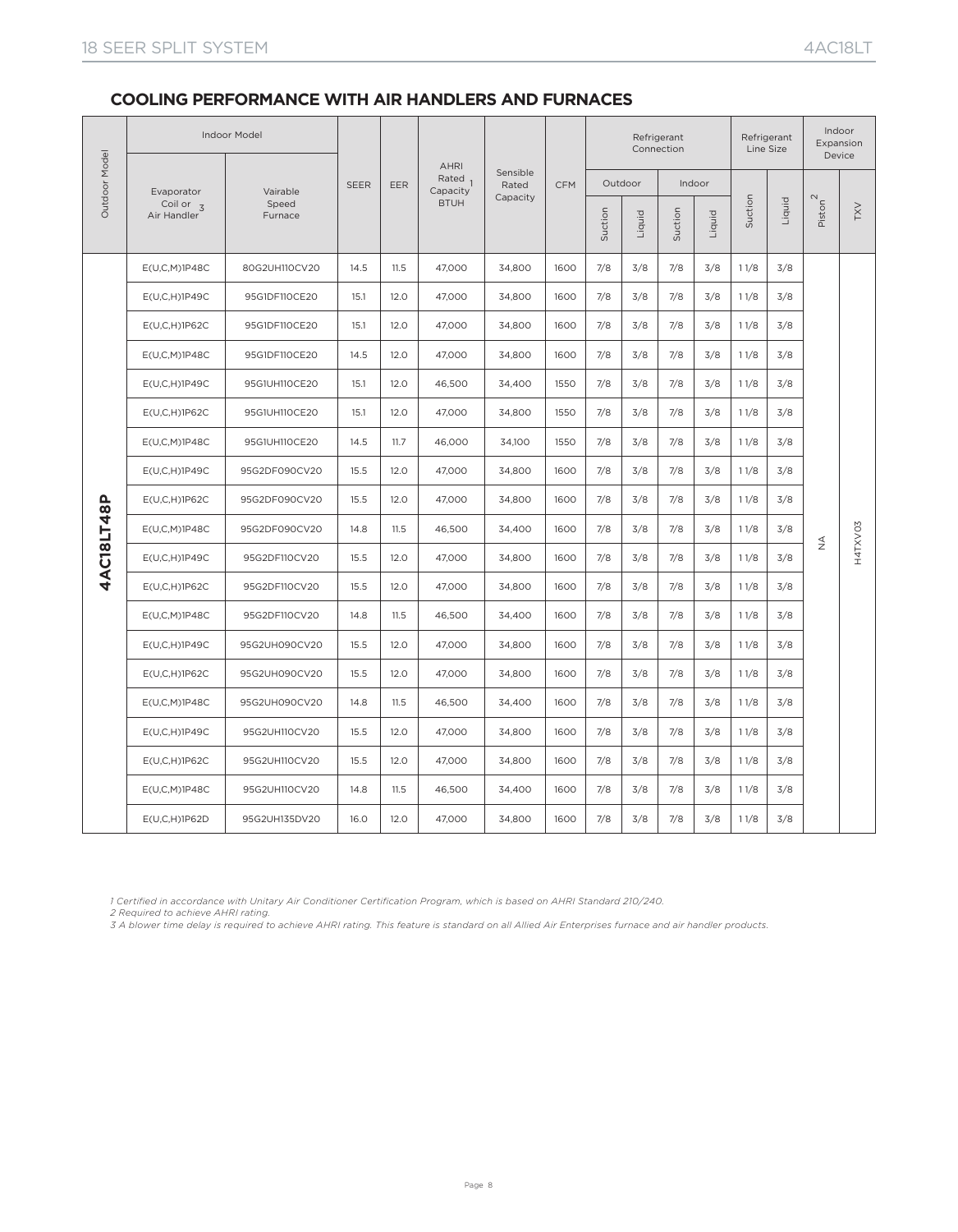|               |                                          | Indoor Model     |             |      | <b>AHRI</b>            |                   |            |         |         | Refrigerant<br>Connection |        |         | Refrigerant<br>Line Size |                       | Indoor<br>Expansion<br>Device |
|---------------|------------------------------------------|------------------|-------------|------|------------------------|-------------------|------------|---------|---------|---------------------------|--------|---------|--------------------------|-----------------------|-------------------------------|
| Outdoor Model |                                          | Vairable         | <b>SEER</b> | EER  | Rated $_1$<br>Capacity | Sensible<br>Rated | <b>CFM</b> |         | Outdoor |                           | Indoor |         |                          |                       |                               |
|               | Evaporator<br>Coil or $3$<br>Air Handler | Speed<br>Furnace |             |      | <b>BTUH</b>            | Capacity          |            | Suction | Liquid  | Suction                   | Liquid | Suction | Liquid                   | $Piston$ <sup>2</sup> | TXV                           |
|               | BCS2M60V00NA1P                           |                  | 15.5        | 11.7 | 57,000                 | 41,600            | 1800       | 7/8     | 3/8     | 7/8                       | 3/8    | 11/8    | 3/8                      |                       |                               |
|               | E(U,C,H)1P62C                            | EFV16CC          | 15.5        | 12.0 | 57,500                 | 42,000            | 1800       | 7/8     | 3/8     | 7/8                       | 3/8    | 11/8    | 3/8                      |                       |                               |
|               | E(U,C,H)1P62D                            | EFV20DC          | 15.5        | 12.0 | 57,500                 | 42,000            | 1800       | 7/8     | 3/8     | 7/8                       | 3/8    | 11/8    | 3/8                      |                       |                               |
|               | $E(U,C,H)$ 1P49C                         | 80G1DF110CE20    | 15.1        | 12.0 | 57,500                 | 42,000            | 1800       | 7/8     | 3/8     | 7/8                       | 3/8    | 11/8    | 3/8                      |                       |                               |
|               | E(U,C,H)1P62C                            | 80G1DF110CE20    | 15.1        | 12.0 | 57,500                 | 42,000            | 1800       | 7/8     | 3/8     | 7/8                       | 3/8    | 11/8    | 3/8                      |                       |                               |
|               | $E(U,C,H)$ 1P49C                         | 80G1UH090CE20    | 15.5        | 12.0 | 57,000                 | 41,600            | 1730       | 7/8     | 3/8     | 7/8                       | 3/8    | 11/8    | 3/8                      |                       |                               |
|               | E(U,C,H)1P62C                            | 80G1UH090CE20    | 15.5        | 12.0 | 58,000                 | 42,400            | 1730       | 7/8     | 3/8     | 7/8                       | 3/8    | 11/8    | 3/8                      |                       |                               |
|               | $E(U,C,H)$ 1P49C                         | 80G1UH110CE20    | 15.5        | 12.0 | 57,000                 | 41,600            | 1730       | 7/8     | 3/8     | 7/8                       | 3/8    | 11/8    | 3/8                      |                       |                               |
|               | E(U,C,H)1P62C                            | 80G1UH110CE20    | 15.5        | 12.0 | 58,000                 | 42,400            | 1730       | 7/8     | 3/8     | 7/8                       | 3/8    | 11/8    | 3/8                      |                       |                               |
|               | $E(U,C,H)$ 1P49C                         | 80G2UH110CV20    | 15.0        | 12.0 | 57,500                 | 42,000            | 1800       | 7/8     | 3/8     | 7/8                       | 3/8    | 11/8    | 3/8                      |                       |                               |
|               | E(U,C,H)1P62C                            | 80G2UH110CV20    | 15.0        | 12.0 | 57,500                 | 42,000            | 1800       | 7/8     | 3/8     | 7/8                       | 3/8    | 11/8    | 3/8                      |                       |                               |
|               | $E(U,C,H)$ 1P49C                         | 95G1DF110CE20    | 15.1        | 12.0 | 57,500                 | 42,000            | 1800       | 7/8     | 3/8     | 7/8                       | 3/8    | 11/8    | 3/8                      |                       |                               |
| 4AC18LT6OP    | $E(U,C,H)$ 1P62C                         | 95G1DF110CE20    | 15.1        | 11.5 | 57,500                 | 42,000            | 1800       | 7/8     | 3/8     | 7/8                       | 3/8    | 11/8    | 3/8                      | $\frac{4}{2}$         | H4TXVO3                       |
|               | $E(U, C, H)$ 1P49C                       | 95G1UH110CE20    | 15.1        | 12.0 | 57,500                 | 42,000            | 1800       | 7/8     | 3/8     | 7/8                       | 3/8    | 11/8    | 3/8                      |                       |                               |
|               | E(U,C,H)1P62C                            | 95G1UH110CE20    | 15.1        | 11.5 | 57,500                 | 42,000            | 1800       | 7/8     | 3/8     | 7/8                       | 3/8    | 11/8    | 3/8                      |                       |                               |
|               | $E(U,C,H)$ 1P49C                         | 95G2DF090CV20    | 15.5        | 12.0 | 57,500                 | 42,000            | 1800       | 7/8     | 3/8     | 7/8                       | 3/8    | 11/8    | 3/8                      |                       |                               |
|               | E(U,C,H)1P62C                            | 95G2DF090CV20    | 15.5        | 12.0 | 57,500                 | 42,000            | 1800       | 7/8     | 3/8     | 7/8                       | 3/8    | 11/8    | 3/8                      |                       |                               |
|               | $E(U, C, H)$ 1P49C                       | 95G2DF110CV20    | 15.5        | 12.0 | 57,500                 | 42,000            | 1800       | 7/8     | 3/8     | 7/8                       | 3/8    | 11/8    | 3/8                      |                       |                               |
|               | $E(U,C,H)$ 1P62C                         | 95G2DF110CV20    | 15.5        | 12.0 | 57.500                 | 42,000            | 1800       | 7/8     | 3/8     | 7/8                       | 3/8    | 11/8    | 3/8                      |                       |                               |
|               | $E(U, C, H)$ 1P49C                       | 95G2UH090CV20    | 15.5        | 12.0 | 57,500                 | 42,000            | 1800       | 7/8     | 3/8     | 7/8                       | 3/8    | 11/8    | 3/8                      |                       |                               |
|               | E(U,C,H)1P62C                            | 95G2UH090CV20    | 15.5        | 12.0 | 57,500                 | 42,000            | 1800       | 7/8     | 3/8     | 7/8                       | 3/8    | 11/8    | 3/8                      |                       |                               |
|               | E(U,C,H)1P49C                            | 95G2UH110CV20    | 15.5        | 12.0 | 57,500                 | 42,000            | 1800       | 7/8     | 3/8     | 7/8                       | 3/8    | 11/8    | 3/8                      |                       |                               |
|               | $E(U,C,H)$ 1P62C                         | 95G2UH110CV20    | 15.5        | 12.0 | 57,500                 | 42,000            | 1800       | 7/8     | 3/8     | 7/8                       | 3/8    | 11/8    | 3/8                      |                       |                               |
|               | E(U,C,H)1P62D                            | 95G2UH135DV20    | 15.5        | 12.0 | 57,500                 | 42,000            | 1800       | 7/8     | 3/8     | 7/8                       | 3/8    | 11/8    | 3/8                      |                       |                               |

*1 Certified in accordance with Unitary Air Conditioner Certification Program, which is based on AHRI Standard 210/240.*

*2 Required to achieve AHRI rating.*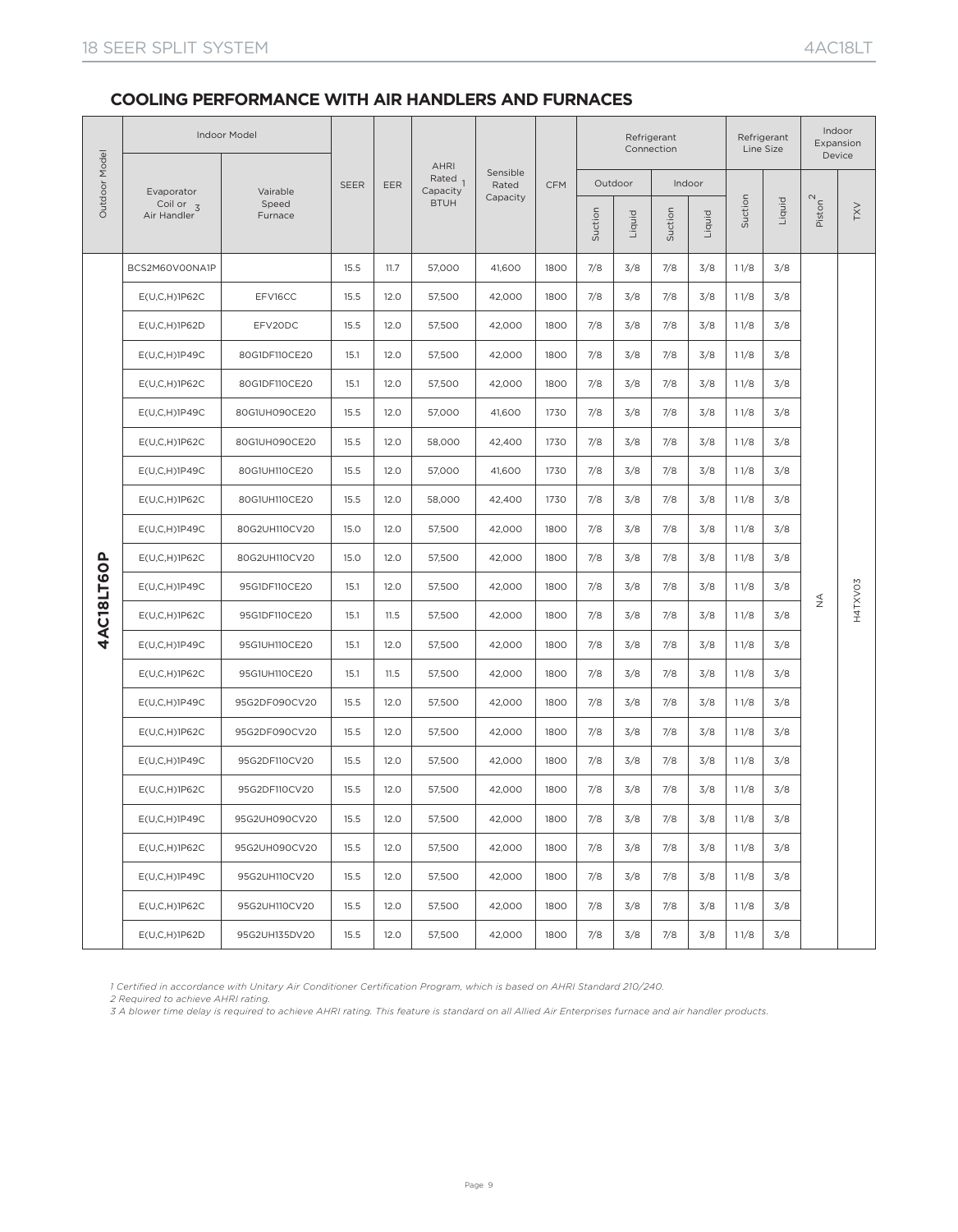# **COOLING PERFORMANCE EXTENDED RATINGS**

|                      |                        |                    |             |     |      |             |     |      |             | Outdoor Temp - DB <sup>2</sup> F |      |             |     |      |             |     |      |
|----------------------|------------------------|--------------------|-------------|-----|------|-------------|-----|------|-------------|----------------------------------|------|-------------|-----|------|-------------|-----|------|
| <b>Outdoor Model</b> | <b>Indoor Model</b>    | Indoor<br>Temp DB/ |             | 65  |      |             | 82  |      |             | 95                               |      |             | 105 |      |             | 115 |      |
|                      |                        | WB ºF              | <b>Btuh</b> | S/T | kW   | <b>Btuh</b> | S/T | kW   | <b>Btuh</b> | S/T                              | kW   | <b>Btuh</b> | S/T | kW   | <b>Btuh</b> | S/T | kW   |
|                      |                        | 85/72              | 33,100      | .65 | 1.43 | 30,400      | .68 | 1.77 | 28,300      | .71                              | 2.03 | 26,700      | .73 | 2.23 | 25,100      | .75 | 2.43 |
| 4AC18LT24-1          | E(U,C,M,H)1P36B/EFV08B | 80/67              | 30,400      | .72 | 1.40 | 27,900      | .75 | 1.74 | 26,000      | .77                              | 2.00 | 24,500      | .79 | 2.20 | 23,100      | .80 | 2.40 |
|                      |                        | 75/63              | 28.500      | .76 | 1.38 | 26,000      | .77 | 1.72 | 24,100      | .78                              | 1.98 | 22,600      | .79 | 2.18 | 21,200      | .80 | 2.38 |
| 4AC18LT36-1          |                        | 85/72              | 45,900      | .64 | 2.19 | 42,100      | .69 | 2.60 | 39,200      | .73                              | 2.92 | 37,000      | .75 | 3.17 | 34,700      | .78 | 3.42 |
|                      | E(U,C,M,H)1P43B/EFV12B | 80/67              | 42,200      | .72 | 2.14 | 38,700      | .76 | 2.56 | 36,000      | .79                              | 2.88 | 33,900      | .81 | 3.13 | 31,800      | .84 | 3.37 |
|                      |                        | 75/63              | 39,800      | .76 | 2.11 | 36,100      | .78 | 2.53 | 33,300      | .80                              | 2.85 | 31,100      | .82 | 3.09 | 29,000      | .83 | 3.34 |
|                      |                        | 85/72              | 58,800      | .62 | 2.99 | 54,500      | .67 | 3.55 | 51,200      | .71                              | 3.98 | 48,700      | .73 | 4.31 | 46,100      | .76 | 4.64 |
| 4AC18LT48-1          | E(U,C,M,H)1P62C/EFV16C | 80/67              | 54,200      | .70 | 2.93 | 50,100      | .74 | 3.49 | 47,000      | .77                              | 3.92 | 44,600      | .79 | 4.25 | 42,200      | .82 | 4.58 |
|                      |                        | 75/63              | 50.900      | .74 | 2.89 | 46,700      | .76 | 3.45 | 43,500      | .78                              | 3.88 | 41.000      | .80 | 4.21 | 38,600      | .81 | 4.54 |
| 4AC18LT60-1          |                        | 85/72              | 67,800      | .62 | 4.18 | 64,600      | .66 | 4.81 | 63,100      | .68                              | 5.07 | 59,900      | .70 | 5.24 | 55,500      | .71 | 5.48 |
|                      | E(U,C,M,H)1P62D/EFV20D | 80/67              | 63,900      | .64 | 4.01 | 60,900      | .68 | 4.61 | 59,400      | .70                              | 4.86 | 56,400      | .73 | 5.07 | 52,300      | .73 | 5.25 |
|                      |                        | 75/63              | 59,200      | .71 | 3.86 | 56,400      | .72 | 4.43 | 55,000      | .75                              | 4.66 | 52,300      | .78 | 4.86 | 48,400      | .78 | 5.04 |

*\* All ratings are with required indoor variable speed matches.*

*Extended data shown is actual for models listed and typical for all AHRI matches.*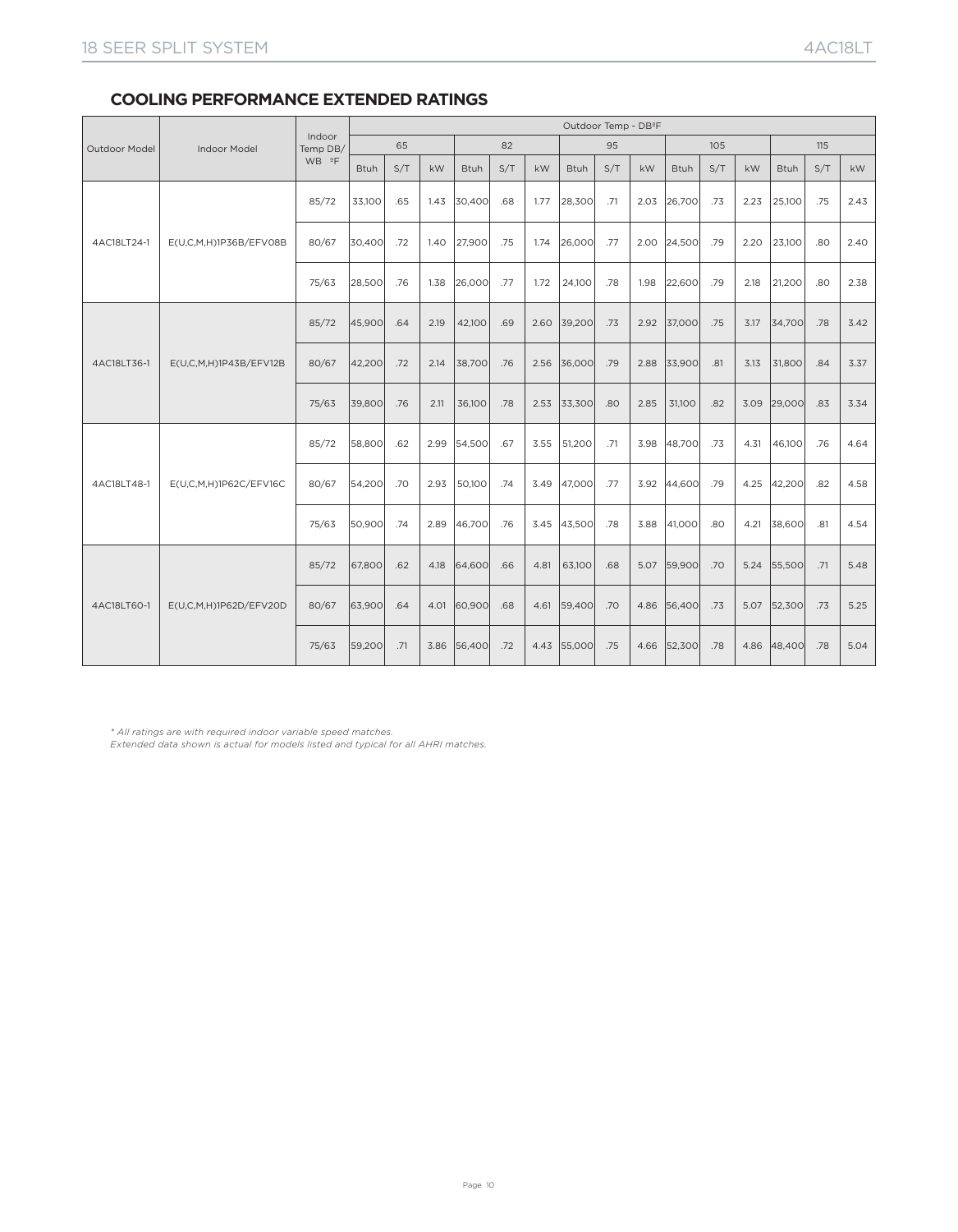### **ACCESSORIES**

| <b>KIT NUMBER</b> | <b>DESCRIPTION</b>             | <b>USED WITH</b>             |
|-------------------|--------------------------------|------------------------------|
| 93G35             | Freezestats (3/8")             | All 4AC18LT's                |
| 50A93             | Freezestats (5/8")             | All 4AC18LT's                |
| 47J27             | Timed Off Control              | All 4AC18LT's                |
| 10J42             | Hard Start Kit $1.5 - 3.5$ ton | 4AC18LT24-36                 |
| 81J69             | Hard Start Kit $4-5$ ton       | 4AC18LT48-60                 |
| 34M72             | Low Ambient                    | All 4AC18LT's                |
| 40K58             | Blower Off Delay Kit           | All 4AC18LT's                |
| 1.851361          | TXV kit A4TXV01                | 4AC18LT24-36                 |
| 1.851365          | TXV kit H4TXV03                | 4AC18LT48-60                 |
| 85W66             | Relay Kit - Constant Torque    | All Constant Torque Furnaces |